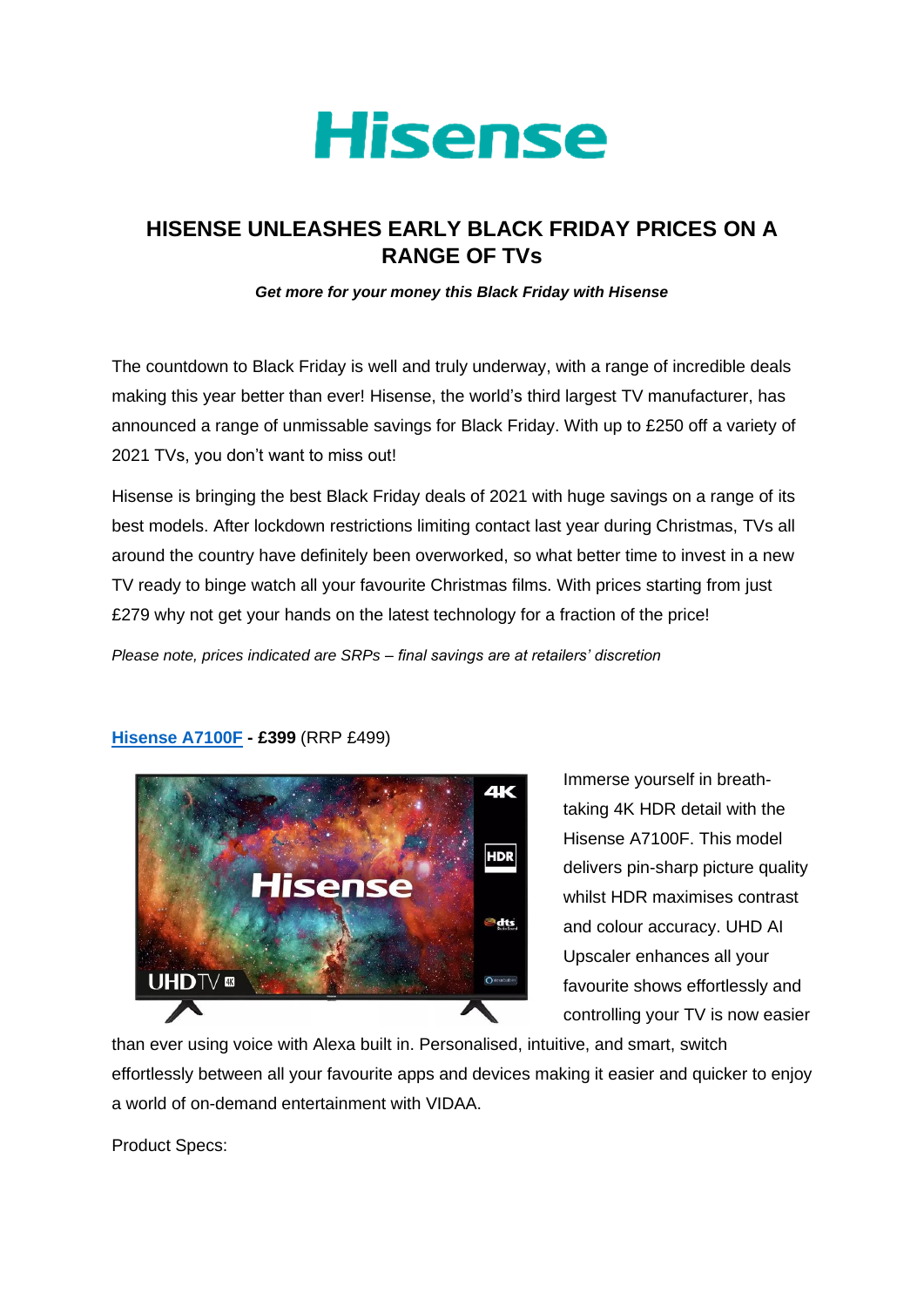- DTS Studio Sound
- Built in Alexa
- 4K Ultra HD
- HDR
- DTS Studio Sound
- Freeview Play
- 43", 50", 58"

## **[Hisense A6G](https://hisense.co.uk/tvs/all-tvs/a6g/) £799** (RRP £899)



See every detail in stunning 4K HDR with the Hisense A6G. 4K Ultra HD offers 4x more pixels than Full HD whilst HDR makes blacks darker, whites brighter and enhances contrast. DTS Virtual: X automatically separates out dialogue from background noise for a clearer, multidimensional audio experience. With

breath taking quality and pin-sharp clarity watch all your favourite shows, watch the action unfold seamlessly with Smooth Motion, reducing blur and screen lag for clearer, more fluid scenes.

Product specs:

- 4K Ultra HD
- Dolby Vision HDR
- Sports mode
- DTS Virtual: X
- UHD AI Upscaler
- VIDAA U5
- 43", 50" 75"